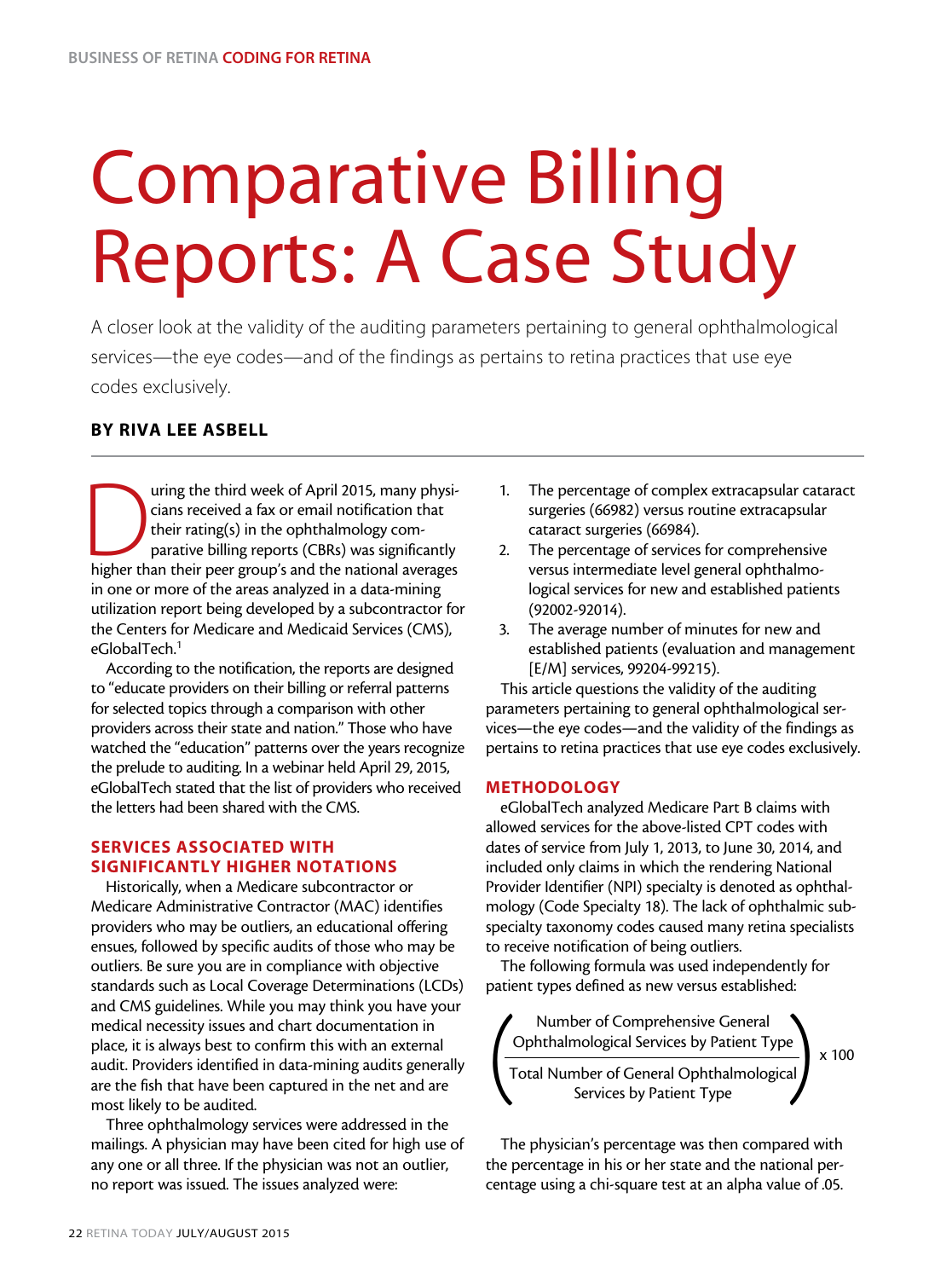| TABLE 1. PERCENTAGE OF COMPREHENSIVE GENERAL OPHTHALMOLOGICAL SERVICE BY PATIENT TYPE |                  |                         |                      |                     |                      |  |  |  |  |
|---------------------------------------------------------------------------------------|------------------|-------------------------|----------------------|---------------------|----------------------|--|--|--|--|
| Patient                                                                               | Your Percentage  | Your State's Percentage | Comparison           | National Percentage | Comparison With      |  |  |  |  |
| Type                                                                                  | of Comprehensive | of Comprehensive        | With Your State's    | of Comprehensive    | the National         |  |  |  |  |
|                                                                                       | Services         | Services                | Percentage           | Services            | Average              |  |  |  |  |
| New                                                                                   | N/A              | 90%                     | N/A                  | 91%                 | N/A                  |  |  |  |  |
| Established                                                                           | 82%              | 73%                     | Significantly Higher | 61%                 | Significantly Higher |  |  |  |  |
|                                                                                       |                  |                         |                      |                     |                      |  |  |  |  |

A chi square test was used in this analysis, alpha=.05.

## TABLE 2. HYPOTHETICAL EXAMPLE OF A REPORT RECEIVED BY A RETINA SPECIALIST WHOSE PRACTICE USES ONLY THE EYE CODES

| Patient<br>Type | Your Percentage<br>of Comprehensive<br>Services | Your State's Percentage<br>of Comprehensive<br>Services | Comparison<br>With Your State's<br>Percentage | National Percentage<br>of Comprehensive<br>Services | Comparison With<br>the National<br>Average |
|-----------------|-------------------------------------------------|---------------------------------------------------------|-----------------------------------------------|-----------------------------------------------------|--------------------------------------------|
| <b>New</b>      | 99%                                             | 91%                                                     | Significantly Higher                          | 91%                                                 | Significantly Higher                       |
| Established     | 15%                                             | 58%                                                     | N/A                                           | 61%                                                 | N/A                                        |

The CBR letter from eGlobalTech states:

"Comparison Outcomes. There were four possible outcomes for the comparisons between the provider and the peer groups:

- 1. Significantly Higher Provider's value is higher than the peer value and the statistical test confirms a significance
- 2. Higher Provider's value is higher than the peer value but the statistical test does not confirm a significance
- 3. Does Not Succeed Provider's value is not higher than the peer value
- 4. N/A Provider does not have sufficient data for comparison."

Only those in the "significantly higher" category received letters.

Table 1 shows the sample given for comparing the percentage of Provider X's established visits for follow-up comprehensive general ophthalmological services (92014). In this hypothetical example, the provider has been identified as having a significantly higher percentage use of code 92014 (comprehensive service, established patient) than the state and national averages.

## Problems With the Methodology

Table 2 shows another example, this time from one of my clients who received a report. Some retina practices use only the eye codes; my client, a physician in a practice of less than seven retina specialists, is one of them. Only one provider received a report. There are actually 10 states that have the same percentage of comprehensive services at 91%.

## eGlobalTech Issues

Auditing subcontractors do not have an in-depth familiarity with ophthalmology practices in general or with vitreoretinal practices specifically. If a retina practice elects to use only the eye codes, I would expect to see

that provider's percentage of comprehensive new services (92004) at or near 100%. New retina patients are referred patients with problems that almost always merit a comprehensive examination. Seldom will a patient present with a less severe problem, as occurs in comprehensive ophthalmology, wherein the initial encounter would be coded as new, intermediate (92002).

## Providers' Issues

The CPT codes for comprehensive ophthalmological services (92004/92014) have specific requirements: history, general medical observation, external (ie, lids/adnexa + slit lamp exam), gross visual fields, basic sensorimotor examination, and dilated ophthalmoscopy examination. There must be medical necessity for the examination as well as the individual elements of the exam. This is true for eye codes as well as E/M codes. Furthermore, any examination element being counted toward fulfilling the requirements of a given examination code must be performed by the physician. Thus, there seldom would be a medical necessity to use CPT established patient comprehensive code 92014 when billing an office visit in addition to an intravitreal injection because there would be limited medical necessity to perform sensorimotor evaluation and confrontation visual fields at every injection visit in the absence of new symptoms. The packaging of the office visit with the minor procedure as part of the Medicare global surgery fee is the other principal factor.

## Taxonomy Code Issues

The Healthcare Provider Taxonomy Code Set is designed to categorize the type, classification, or specialization of health care providers. Whereas other specialties, such as internal medicine or even cardiology within internal medicine, have numerous taxonomy codes that provide subspecialty identification, ophthalmology has just one *(Continued on page 28)*